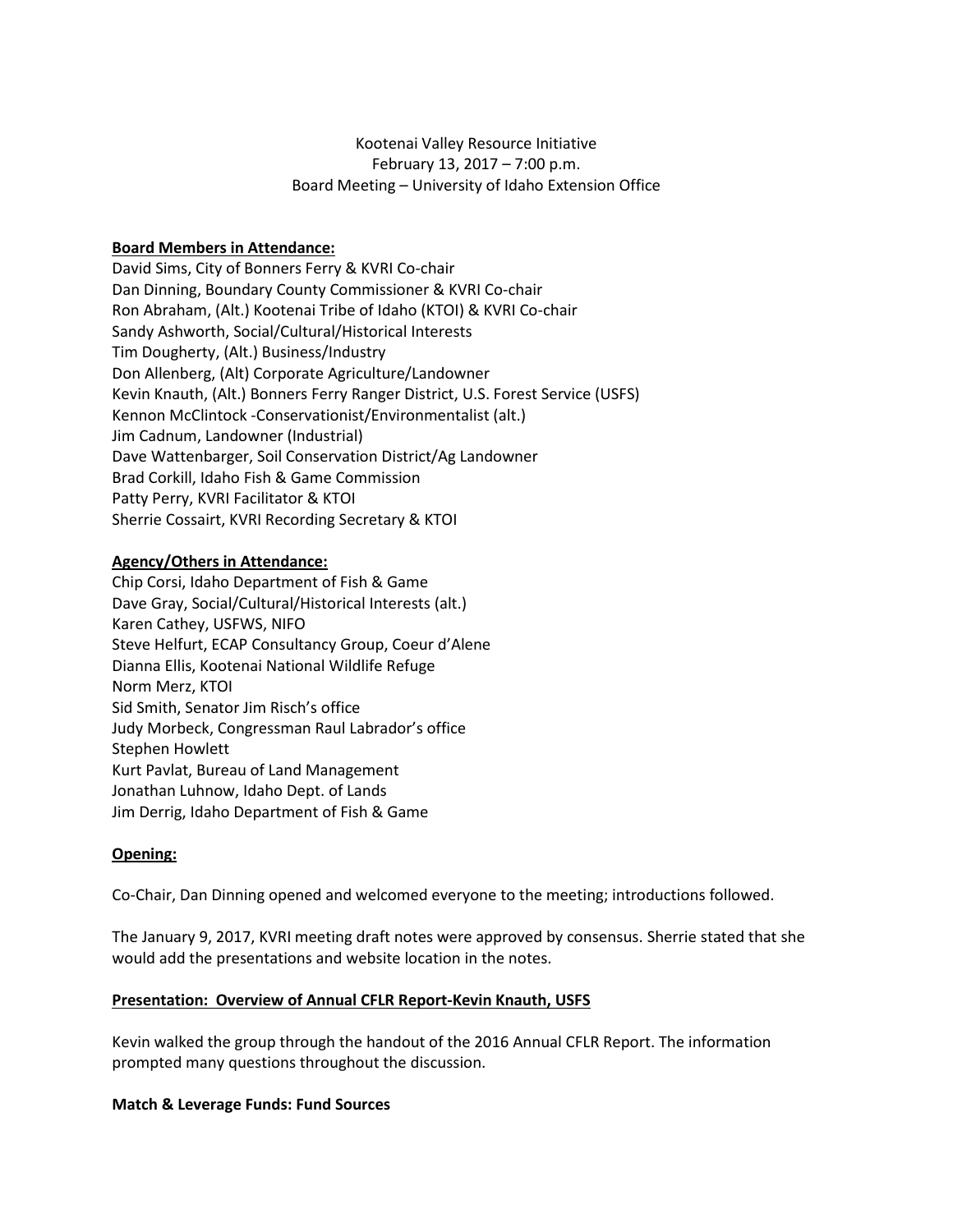CFLN15- is a code with carry over dollars not spent in FY15. How the program works is that any current dollars that we do not spend in a given year will carry over one year and be available to us the next year. Only the CFLN dollars work that way.

Matching Funds-We get budgeted a certain amount and we are to provide a match to those.

Partner in kind contributions- Volunteer hours, including the KVRI meetings and field trips (count of people and equate a dollar value equivalent of their time)

Leverage Funds (new area): Utilized this area to showcase the restoration work the tribe was doing in FY15 and FY16. It gives Washington DC an idea of the work going on around the project area by other folks.

**CFLR Progress to date:** Existing fuel treatment tested by wildfire—The 2016 Twenty Mile lightning ignited fire was a good example of fire being contained as a result of successful fuel treatment in that project area.

**Using the TREAT tool to show jobs created: Jobs analysis: T**his graph looks for a zone of emphasis, jobs identified, amount of harvest, amount of contracts we do, types of wood products from timber harvest and all this data generates this table. It also identifies the forest & watershed restoration (culverts, AOP, stream work, bridges).

**Community Benefits:** Implementation of the KVRI CFLRP has resulted in improved understanding of local resource issues and real improvements to the community's watershed. It has increased public awareness and education about restoration work done.

## **Monitoring efforts:**

Natural fuels & logging slash burning and planting accomplishments.

Stocking surveys were completed.

Monitor Parker Ridge Fire area and trail damage assessment.

Zone aquatics staff continue to track Fish population.

Zone wildlife staff tracks changes in overall road densities within each BMU in project areas.

Zone staff utilize the INFRA data base for tracking current status of road /trail systems.

Zone Botanists and weed staff have established a monitoring unit within the Deer Creek project area for fuel treatment in regards to weed populations.

## **Accomplishment Table:**

Kevin cautioned that the integrated targets shown on the tables are not always straight forward in this report. Some things to consider are: that they are broken out by funding sources; the total costs are accurate; total number of acres planted will be accurate; but less accurate will be which dollars accounted for which acres. The contracts do not break it out as such. Although we might do all the work, we only getting credit for a portion of it according to the report.

Discussion followed concerning the accuracy of the database, accomplishments reported, target adjustments and what may be actually showing up on the CFLR report as it was submitted.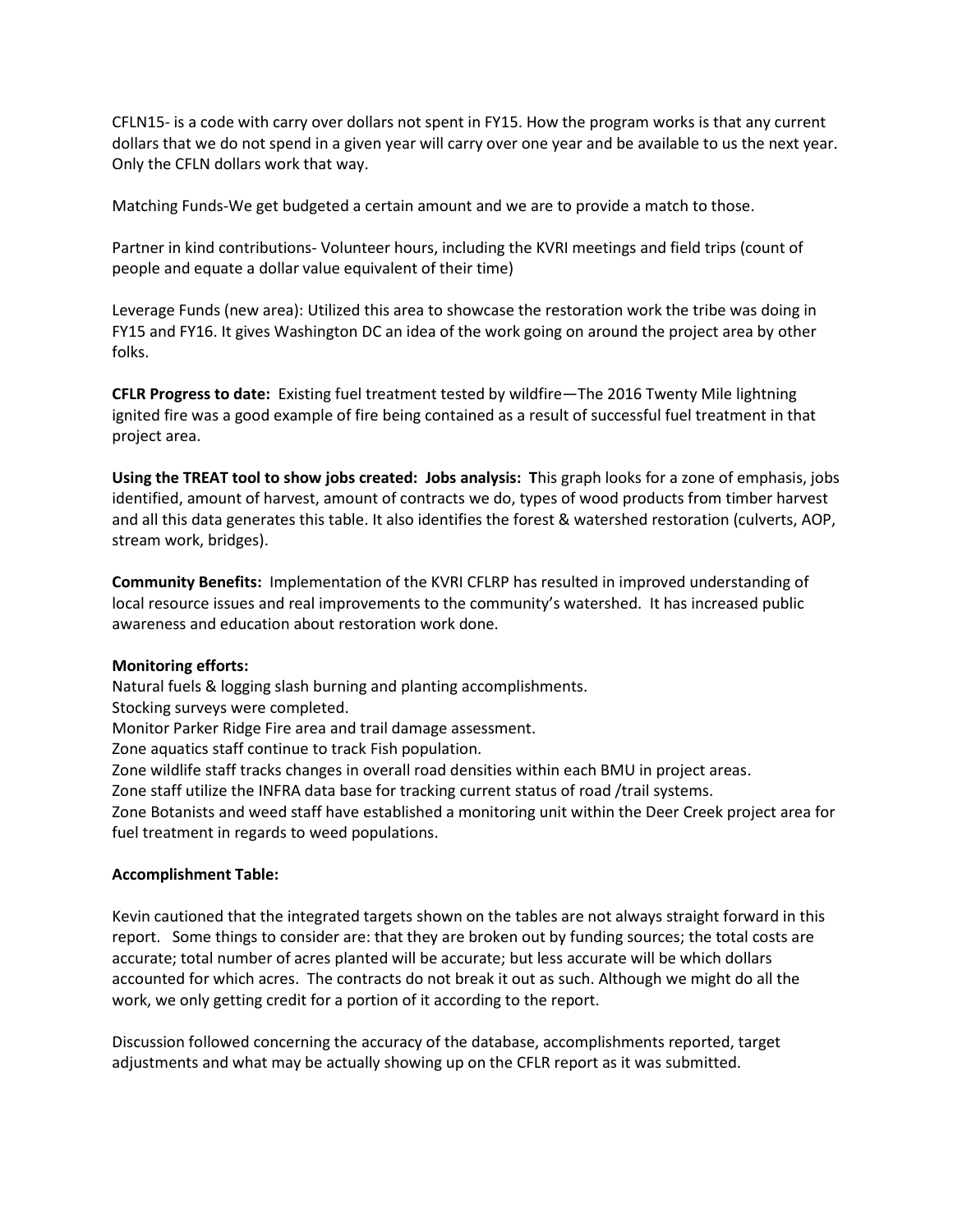Dan Dinning asked if KVRI can have something on file to show the accomplishments correctly. If Congress looks at it and questions our success, we need be able to justify that it's the Forest Service computer database and/or program that is the reason the accomplishments are not being properly recorded and submitted.

Kevin stated that Mary will be creating a report that adjusts the targets based on what they believe they should be. Mary would like to be on the next KVRI meeting agenda to present this new report to the Board. It should show dollars and targets and how we are suggesting edits to be made. And road decommission adjustments will be included.

Patty stated that if we are adjusting the targets down it could appear that we are not doing what we said we would do. Will that be what it looks like?

Kevin agreed that it may but that's the option Mary would like to proceed with. " The alternative is to show that we were going to fall well short of what we said we would do. We can show we only accomplished 40% or we can adjust the targets and it will show approximately 95%.

After more discussion, it was agreed that we would reserve a meeting for Mary Farnsworth to come and to explain in more detail the report and the options she has chosen to report.

Kevin continued to explain the table.

Soil & water resource improved: Road decomposition feeds this number; it's artificially high; the target is inflated; will be addressed in that report.

Some Areas in good shape are: Habitat enhanced stream, in miles; Habitat improved-acres, Rangeland improve; all road maintenance categories; Stream crossing AOP- is close but will get there; Trail maintenance; Timber volume harvested; Timber volume sold Acres of hazardous fuels WUI and Non WUI, and brush disposal.

Road decommission: The database that we report in didn't have a drop down option for "storage", consequently it was left open, it shows a zero but we did store roads.

Timber sale treated: Timber sale-numbers are low now, we don't control when that will happen, those acres will come eventually. Sales are sold, but not treated at this point.

Bioenergy-green tons-tough one, made adjustments in this target; hoping some facility will come online; it just hasn't yet.

**FY 16 Planning & future implementation**: Describes the projects that are currently in NEPA that we are doing the planning work on and the future implementation of those projects.

**Outyear planning & implementation:** It lets them know where all the projects are, when they are coming on line, and when we anticipate planning and decisions to be done. The busy fire salvage efforts in FY2016 across the Forest have resulted in some adjustments to outyear project schedules. This area also includes the Brushy Mission stewardship project and list of the projects done in the Brush Lake recreation area.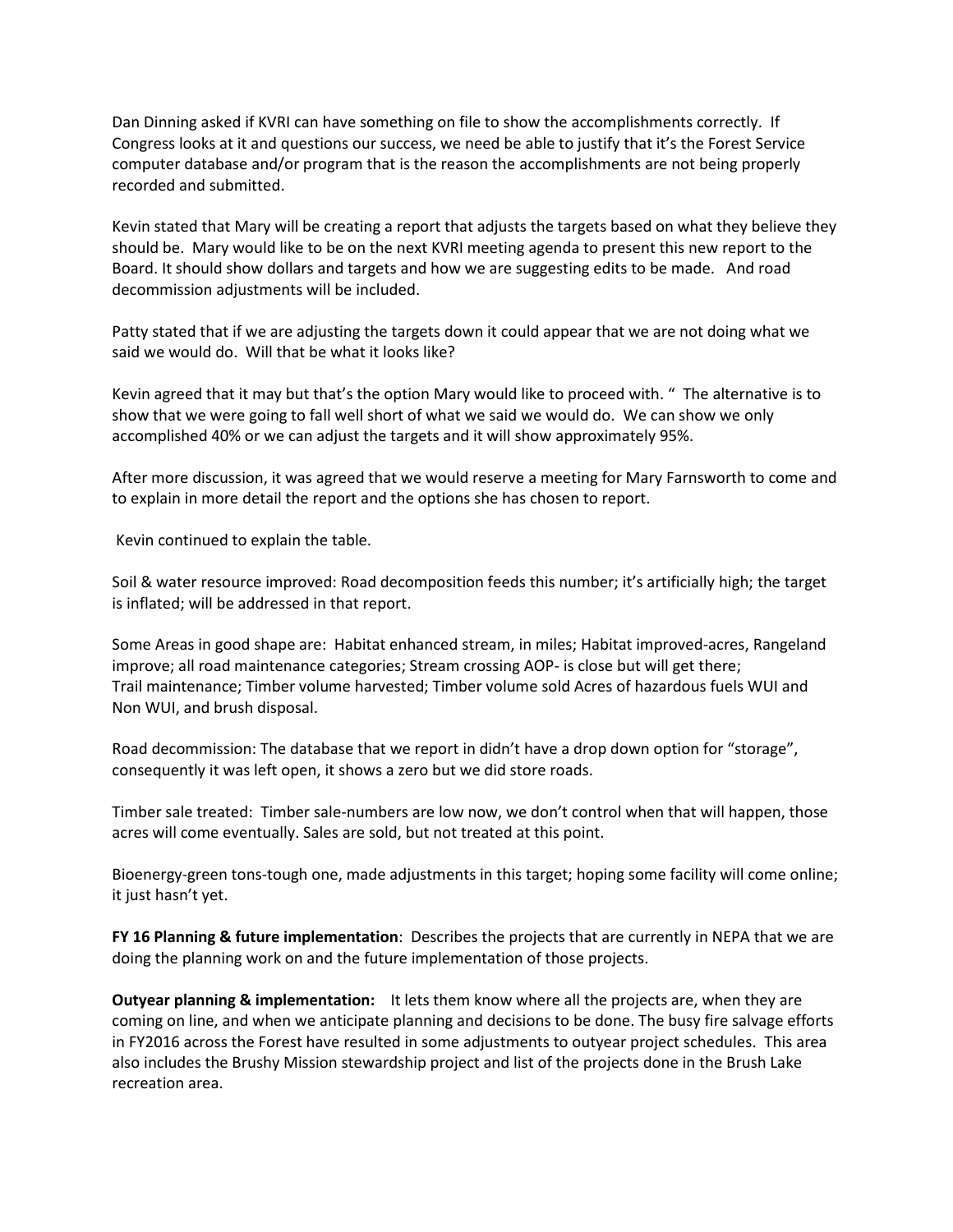**Footprint acres** are acres we have treated, (acres not double counted).

**Unexpected Challenges** describes the challenges faced this year with fire salvage efforts, delay in target accomplishments, and no sales in FY2016 because of this issue.

**Feedback area for internal issues:** Kevin replied that the way they fund CFLR is difficult to track and we get short changed in the long run.

**Planned FY 2018 accomplishments:** The report looks at FY2016 and 2 years out to FY2018.Although projects will go past FY 2019, we are not sure how we will report or count that information just yet.

And finally Kevin pointed out there is a link to short video highlighting the work done around Brush Lake included in the media recap.

*A copy of the 2016 Annual CFLR Report is available online at kootenai.org*

### **Management Areas in the Bonners Ferry District-Kevin Knauth**

Patty explained at the last meeting we did a "fly over" of the Bonners Ferry District, reviewed the 5 year plan, the projects and what we could do under a Categorical Exclusion (CE) provided for under the Farm Bill, and where that makes sense to do so.

Mary Farnsworth had suggested at a recent meeting that she wanted to use the CE and Farm Bill and enlarge into the Management Areas identified under the Forest Plan as Backcountry (MA5) and General Forest (MA6).

We asked Kevin to show us if we were going to use that kind of authority in those management areas, what that would look like.

Kevin added in order to utilize the CE in Farm Bill; we have to first designate priority landscape areas.

What we did in the first round, was we identified all project areas within the existing 5 year plan. We now need to do it again and look for other high priority areas. A lot of it is driven by insect and disease maps showing problem areas are. And the other would be tied to WUI and how they overlay with the insect/disease areas.

Initially Mary wanted to identify all MA6 and MA5 as priority, within the project boundary areas. The Panhandle Forest Collaborative's feedback questioned that concept. Today Kevin received a new map from Mary with her new proposal. This approach is less aggressive than what she wanted to do. She wants feedback from both Collaboratives and Patty hoped she will be asking the County Commissioners as well.

Dan Dinning stated that the Boundary County Commissioners sent a letter of support of MA5 & MA6. Discussion followed. Kevin suggested that the Forest hoped to submit how they would like to move forward, by end of the month and would like KVRI's input. It was agreed upon by the Board, after discussion about how we could effectively provide feedback, that we should have a conference call for more information to Mary Farnsworth along with Kevin, the KVRI co-chairs and Patty before we compose a letter of support. This will be done & a letter composed as soon as possible.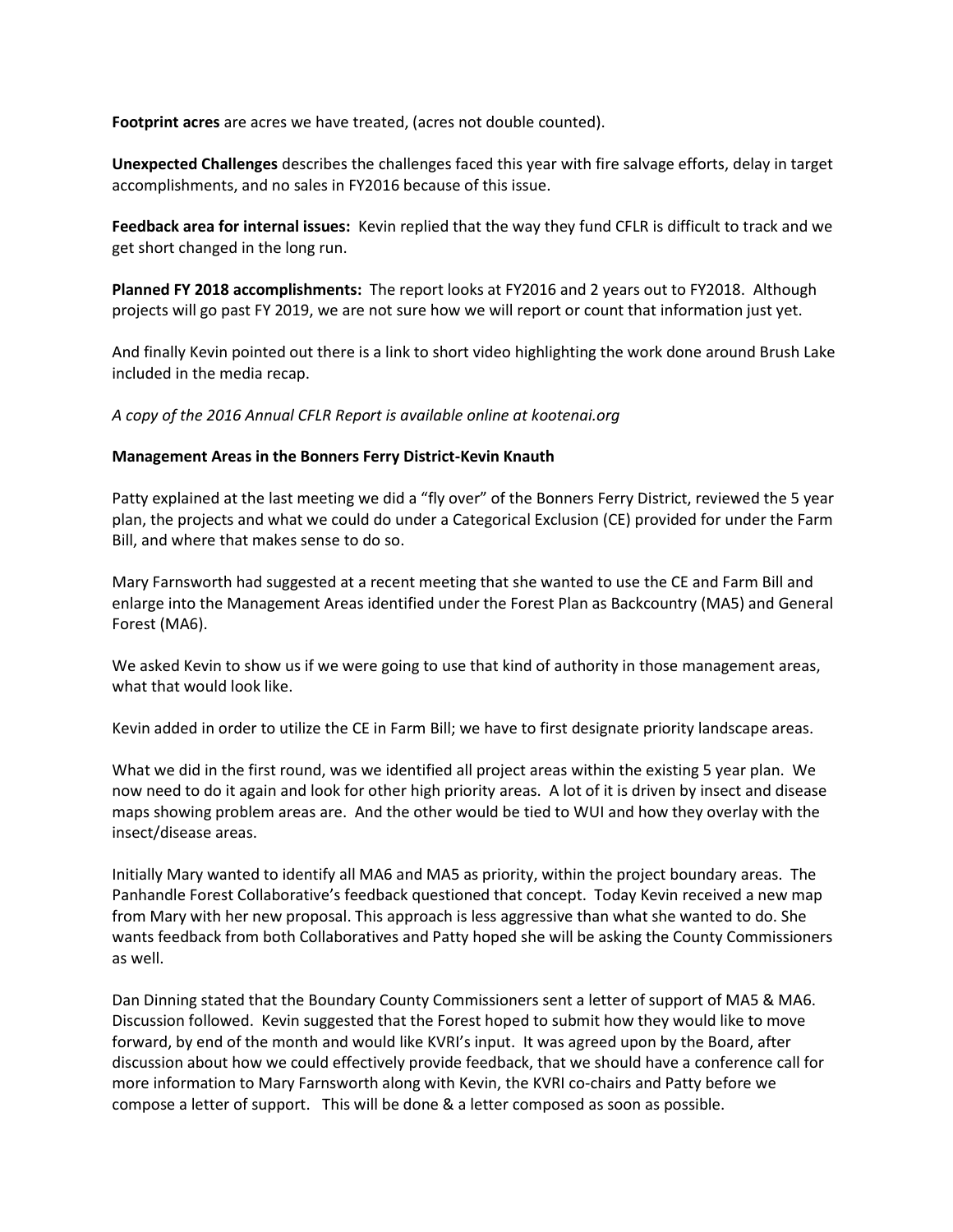### **Committee updates: Patty Perry**

### **Forestry meeting - February 16 at 1pm**

Agenda includes the Boulder Creek Restoration Project, discussion of Comments received in scoping and discussion of the Roads in the project area.

### **TMDL Meeting -February 16 at 8:30 am**

Bob Steed, Idaho DEQ, will be here for an update.

### **Correspondence: Patty Perry**

We received a request from Joel Fenolio, USACE, through Greg Hoffman, to present the yearly forecast of Libby Dam at the March 20<sup>th</sup> KVRI meeting.

# **April 17th KVRI Meeting: Patty Perry**

Mary Farnsworth will be added to the agenda to present the adjusted report we have talked about here tonight concerning the CFLRP Annual Report.

### **Idaho Fish & Game-Chip Corsi**

Chip Corsi reported Idaho Fish & Game will be having a public meeting on Thursday, February 16<sup>th</sup>, at 5:30 p.m. in Sandpoint at the Ponderay Event Center to discuss Big Game Rule proposals.

We are proposing changes in elk hunting in the Panhandle. There hasn't been a general antlerless season in sometime. We are proposing to restore that or parts of that with two opportunities: controlled hunts and general hunts. Cow hunts in agriculture areas work well for the landowners but not for the sportsman. We would like to balance that for both groups.

They are also looking for input on the white tail population in the Panhandle. They are proposing an increase in doe tags but would appreciate feedback from folks up here.

We do know the elk survival is high right now from the data available.

## **Kootenai Wildlife Refuge: Dianna Ellis**

They are still under continuing resolution until the end of the April and not sure how that will affect hiring YCC this year.

## **Bureau of Land Management (BLM) -Kurt Pavlat -** Nothing to report

#### **Caribou Report: Norm Merz, KTOI**

Norm reported that the Caribou census will begin after the next snow in the high country. That will create the flight window to accomplish that.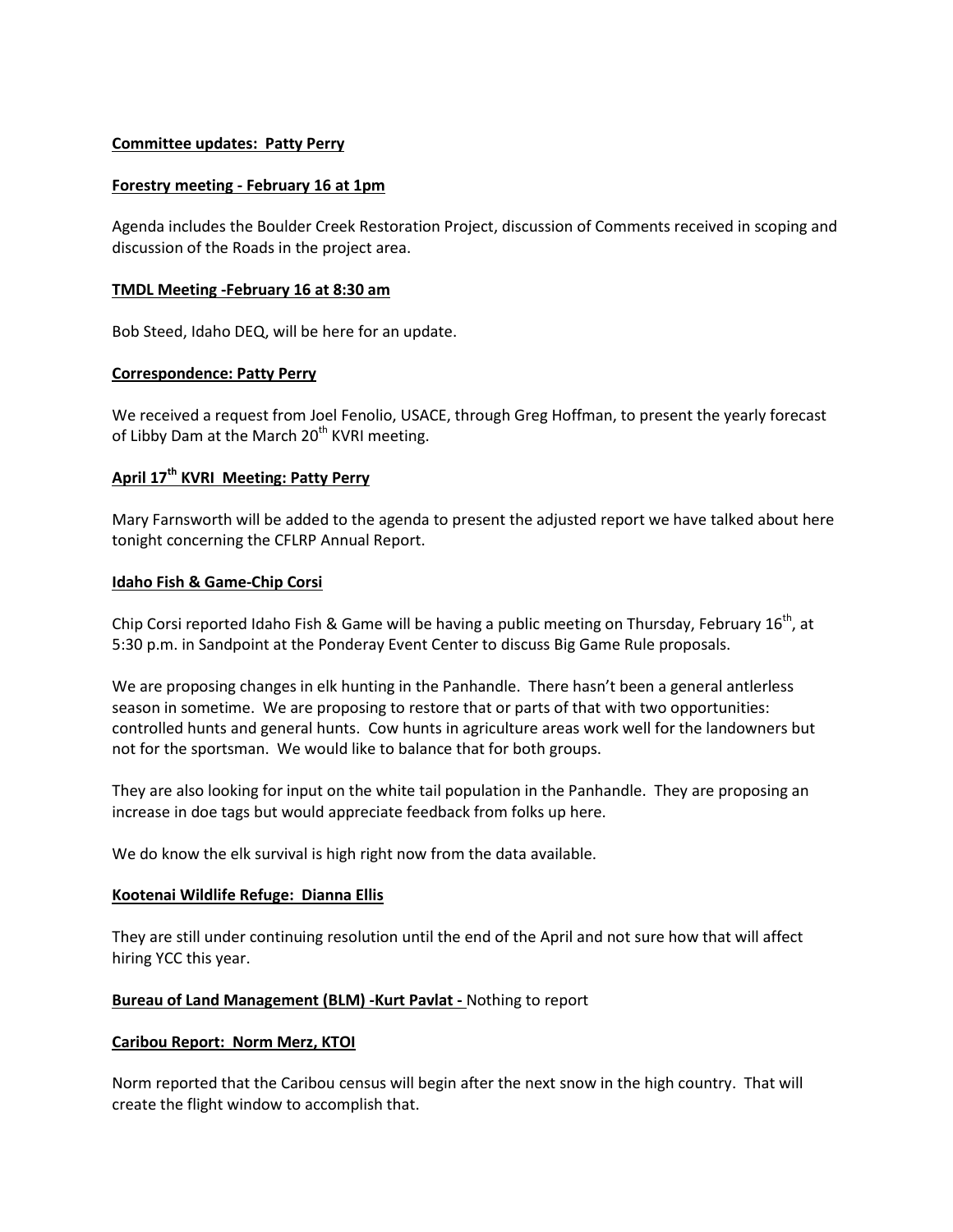# **Senator Risch's Office: Sid Smith**

Sid reported that Senator Risch introduced legislation on the Scotchman's Peak Wilderness in December. As he likes to operate, when he introduces legislation, it is the beginning not the end of the process. So it is out there for your consideration, wants all the input he can gather concerning the legislation. All suggestions are welcome.

The Senator is in the middle of the Confirmation process in the Senate.

Senator Risch was named Chairman of the Small Business/Entrepreneurship Committee. The vast majority of businesses in Idaho are small business. He believes this is a good opportunity to do some good things for Idaho.

# **Congressman Labrador's Office: Judy Morbeck**

Congressman Labrador has been designated as Vice-chairman of the Natural Resources Subcommittee. He will want to work closely with this group and others in Idaho. And he is also on the Judiciary committee.

They have already requested & received input from Norm Merz from the Tribe giving them the overview of what we are doing with the Caribou in this area.

# **Idaho Department of Lands-Jonathan Luhnow-**Nothing to report

## **Fish & Game-Boundary Creek WMA Jim Derrig**

We are working on plans for a spring work group; have quite a bit of prescribed burning planned for the spring & fall; working with NRCS to renew agreement in 2017; working on the annual report for BPA and will report on that when it is finalized; MacArthur is frozen; working with a part-time forester with IDL to do some timber harvest close to Hwy 95 and the U. P. tracks to improve that corridor for wildlife and traffic safety; and just been busy this winter plowing snow and keeping things open.

## **Idaho fish and game commission: Brad Corkill**

At Thursday's meeting in Sandpoint we will also be discussing the status of two Bills that you may or may not know about, they were returned to us at the January meeting:

- Depredation Payment for Landowners
- Fee Increase Bill

Returned to us (the Commission) saying they were not right and we need to fix them. The Department has done a lot of work to come up with proposals on how to fix them and we need some sportsman input. So please come to the meeting and if you can, and bring someone with you. It would be greatly appreciated.

## **Boundary County Commissioner: Dan Dinning**